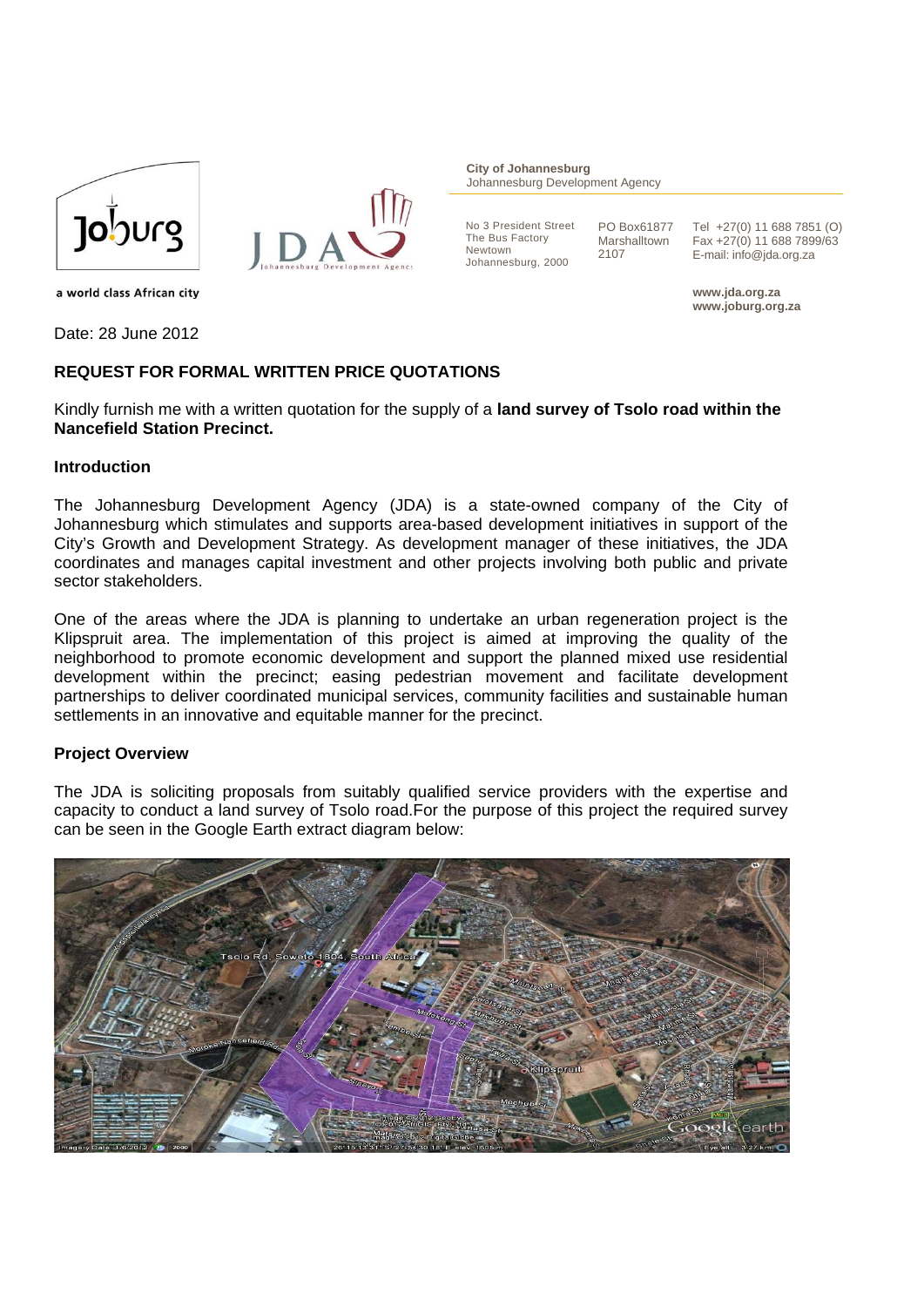Area to be surveyed:

- Tsolo street road reserve: approx. 800m in length.
- Mofokeng street road reserve: approx. 350m required.
- Mbambisa Street road reserve: approx. 350m required.
- Moroka/nancefield Road reserve: approx. 600 m required.
- Entrance/Access into Maponya Mall.

The surveyor is required to have the relevant skills, experience, and capacity to deliver the scope of work within the required time frame. In general, the surveyor is to address the following items:

- Base the survey on WGS 84 and the datum to the nearest town survey mark (TSM).
- Detailed land survey of the marked area above and take cross-sections at 10m intervals ;
- Survey to be erf boundary to erf boundary or building to building; whichever applicable (i.e. cadastral boundaries).
- DTM Model,Breaklines
- Record services such as position of manholes, invert levels if accessible, type of service, telephone lines, street lights, electrical boxes, and transmission lines.
- Provide details of all features, roads, pavements, kerb lines, property entrances, extent of mountable kerbs, trees, storm water services and water bodies and etc. in the road reserve;
- Provide details of road furniture such as but not limited to road signs, traffic lights, white lines, stop street markings, etc.
- Take cognisance of adjacent properties where floor levels appear lower than the road levels, and record these details.
- Calculate the density of spot shots based on the abovementioned requirements on survey points at 5m centres;
- Produce contours at 0.10m intervalsto reflect the true surface of the road.

Two copies of a C.D containing all survey information with the following deliverables must be submitted:

- A detailed plan at a scale of 1:500 with 0.100m contour intervals.
- A digital copy in DWG file or .xyz file and / or Model Maker, and / or Civil Designer Format.
- ASCII containing co-ordinates and descriptions.
- Cadastral boundaries to be indicated on said plan.

# **The above deliverables must be accomplished within a period of two (2) weeks.**

The quotation must be submitted on the letterhead of your business and delivered - by hand not later than **12h00 on 5 July 2012** – to the JDA's offices, Ground Floor, The Bus Factory, 3 President Street, Newtown, Johannesburg.

The following conditions will apply:

- A valid original Tax Clearance Certificate must be submitted
- Original and Valid B-BBEE status level verification certificate or a certified copy thereof.
- Copy of the latest municipal account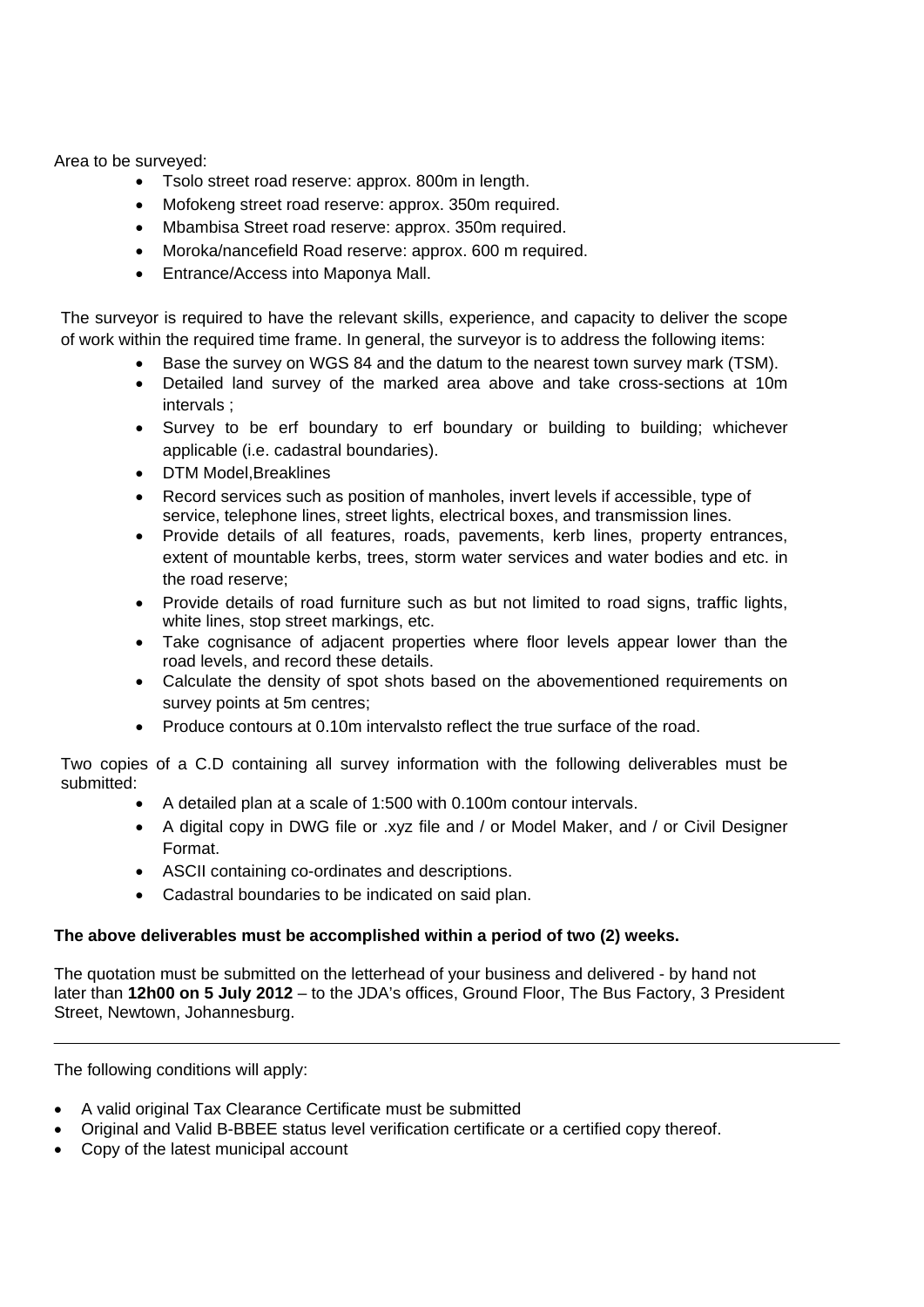- Price(s) quoted must be valid for at least thirty (30) days from date of your offer.
- Price(s) quoted must be firm and must be inclusive of VAT.
- The Declaration of Interest and the MBD9 are enclosed and must be scrutinized, completed and submitted together with your quotation.

# **POINTS AWARDED FOR B-BBEE STATUS LEVEL**

The points allocated to a tenderer will be in accordance with the **Preferential** *Procurement Regulations, 2011 published in Government Gazette No. 34350 dated 8* June 2011.

The Preference Point System will be applied as follows:

• For tenders below R 1million - 80 points are assigned to price up to 20 points are assigned to B-BBEE status

Points scored will be rounded off to the nearest 2 decimal places

The following table is applicable.

| <b>B-BBEE Status</b> | <b>Number of Points</b> |  |
|----------------------|-------------------------|--|
| Level                |                         |  |
| Of Contributor       |                         |  |
|                      | 20                      |  |
| 2                    | 18                      |  |
| 3                    | 16                      |  |
|                      | $12 \,$                 |  |
| 5                    | 8                       |  |
| 6                    | 6                       |  |
|                      |                         |  |
| 8                    | 2                       |  |
| <b>Non-Compliant</b> |                         |  |
| contributor          |                         |  |

# Notes :

- 1. "B-BBEE status level of contributor" means the B-BBEE status received by a measured entity based on its overall performance using the relevant scorecard contained in the Codes of Good Practice on Black Economic Empowerment, issued in terms of section 9(1) of the Broad-Based Black Economic Empowerment Act ( Act No.53 of 2003).
- 2. Tenderers must submit their original and valid B-BBEE status level verification certificate or a certified copy thereof, substantiating their B-BBEE rating. Certificates issued by either verification agencies accredited by the South African Accreditation System (SANAS) or by registered auditors approved by the Independent Regulatory Board for Auditors (IRBA) are acceptable.
- 3. Bidders with annual total revenue of R5 million or less qualify as Exempted and must submit a certificate ; issued by a registered auditor, accounting officer or an accredited verification agency.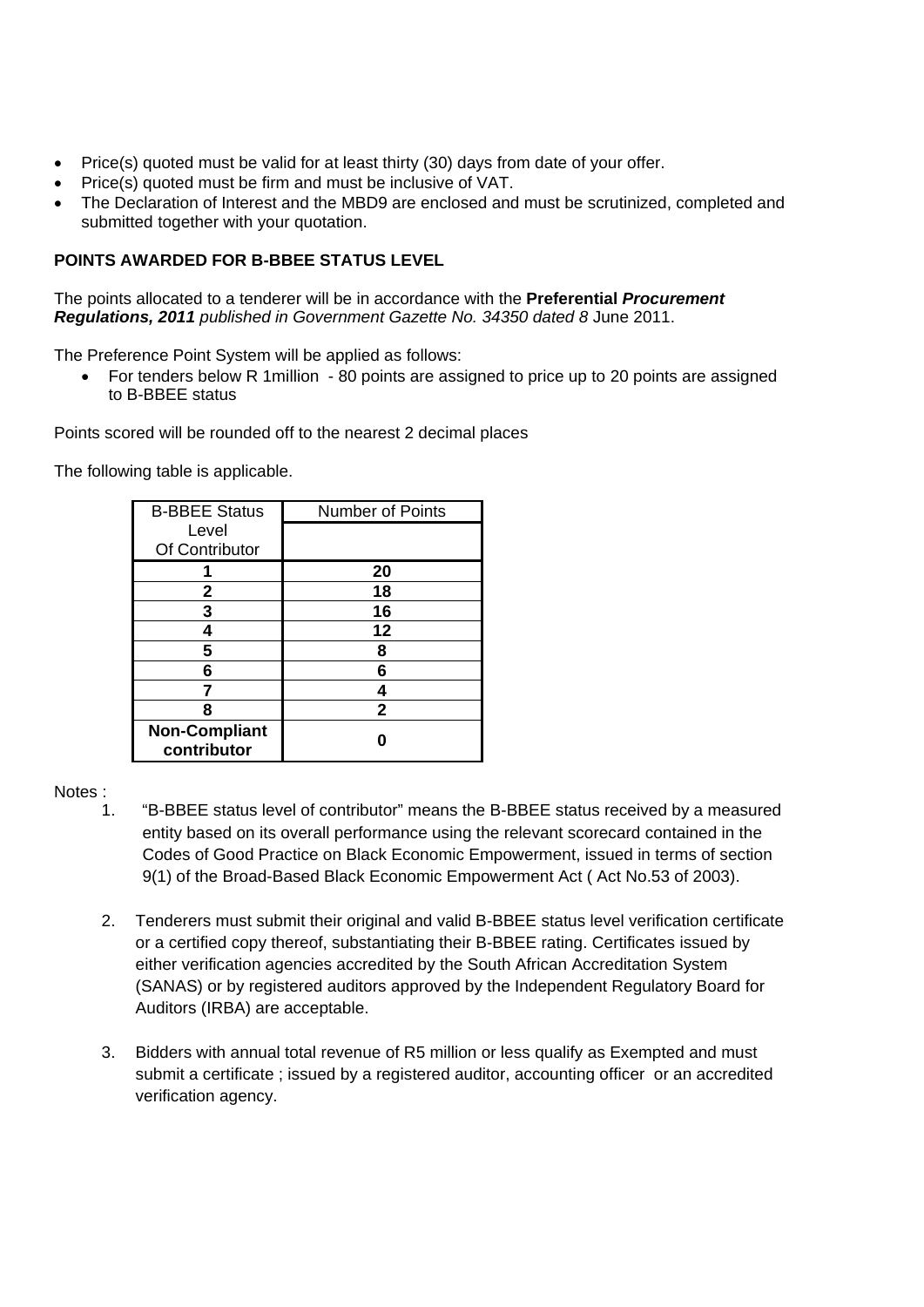- 4. The submission of such certificates must comply with the requirements of instructions and guidelines issued by the National Treasury and be in accordance with notices published by the Department of Trade and Industry in the Government Gazette.
- 5. A trust, consortium or joint venture will qualify for points for their B-BBEE status level as a legal entity, provided that the entity submits their B-BBEE status level certificate.
- 6. A trust, consortium or joint venture will qualify for points for their B-BBEE status level as an unincorporated entity, provided that the entity submits their consolidated B-BBEE scorecard as if they were a group structure and that such a consolidated B-BBEE scorecard is prepared for every separate tender.
- 7. A person will not be awarded points for B-BBEE status level if it is indicated in the tender documents that such a tenderer intends sub-contracting more than 25% of the value of the contract to any other enterprise that does not qualify for at least the points that such a tenderer qualifies for.
- 8. A person awarded a contract will not be permitted to sub-contract more than 25% of the value of the contract to any other enterprise that does not have an equal or higher B-BBEE status level than the person concerned

NB: No quotations will be considered from persons in the service of the state<sup>i</sup>

**Failure to comply with these conditions may invalidate your offer. Yours faithfully** 

**Nokuthula Sibiya Development Manager 011 688 7858 nsibiya@jda.org.za**

∗ MSCM Regulations: "in the service of the state" means to be –

(a) a member of –

(i) any municipal council;

(ii) any provincial legislature; or

(iii) the national Assembly or the national Council of provinces;

(b) a member of the board of directors of any municipal entity;

(c) an official of any municipality or municipal entity;

(d) an employee of any national or provincial department, national or provincial public entity or constitutional institution within the meaning of the Public Finance Management Act, 1999 (Act No.1 of 1999);

(e) a member of the accounting authority of any national or provincial public entity; or

(f) an employee of Parliament or a provincial legislature.

All procurement processes are done in terms of the JDA Supply Chain Management Policy and Municipal Finance Management Act and its regulations as issued by the National Treasury. Suppliers are encouraged to familiarize themselves with the documents as stated above before doing business with us.

The JDA Supply Chain Management Policy can be viewed on the JDA web site, www.jda.co.za and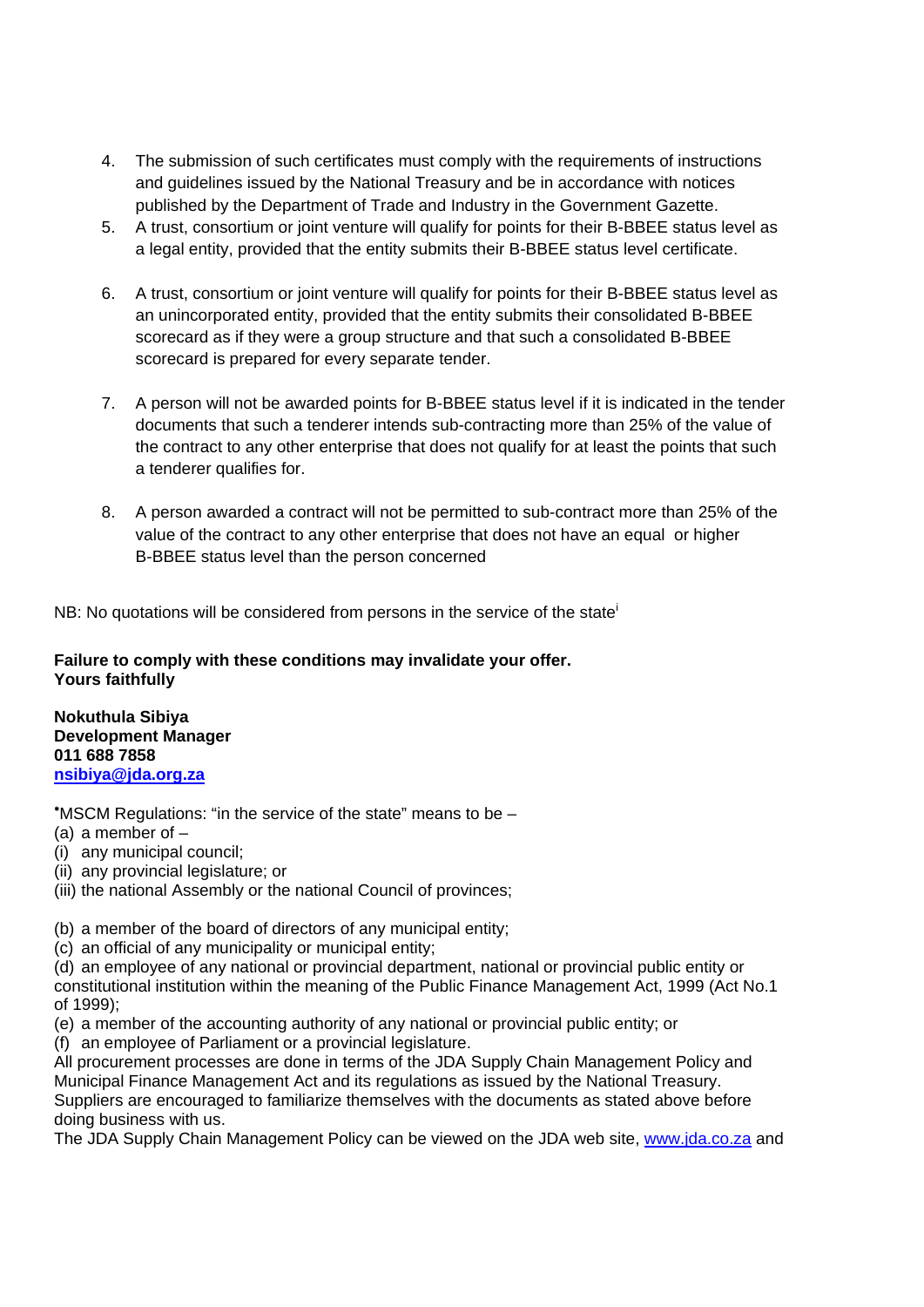#### **PRESENTATION OF QUOTATIONS**

Submissions are to consist of a short (not to exceed 30 pages) and comprehensible report that must provide the JDA with sufficient information to make a sound and fair evaluation of the quotation as well as the experience and capability of the applicant to undertake and manage the project successfully. The report should **use the same item numbers as below** for the required sections of the report. The following information must be clearly spelt out :

- 1. Company Background, lists of **similar** (not all) projects including client name, contact person and telephone number, list of projects awarded by an Organ of State over the last five years.
- 2. Provide an organogram of the **individuals to be involved on this project** and note their designations. Attach detailed résumé's of **said individuals**. A list of survey equipment to be utilised must be supplied and a company profile showing all members CV's is not acceptable.
- 3. Tenderers are to illustrate where the proposed team is currently committed and what percentage of their time is spent on said commitments. The value of each commitment must also be declared as well as a percentage estimate of the time planned to be dedicated to this project.
- 4. A detailed statement of the applicant's approach and methodology for accomplishing the assignment. This section should show the tenderer's understanding of the process and input required towards the completion of the required services.
- 5. Applicants are required to submit detailed quotations based on identifiable deliverables defined in rand terms. Applicants are to submit a cash flow which illustrates the fee proposal linked to deliverables. All disbursements, etc are to be **included** in the quotations. Tenderers are to provide a detailed summary of their proposed services.
- 6. The applicant's SMME status.
- 7. A statement from an independent auditor / accountant regarding the tenderer's financial standing to undertake this project.
- 8. A statement of the company's turnover per annum over the last 3 years and also a statement of estimated turnover of current commitments from 1 July 2012 to 30 June 2013.
- 9. Company's and individuals' memberships to professional bodies.

#### **Note for consortium and joint ventures**

- The items above are to be addressed and completed by **EACH** member of the consortium or joint venture;
- A trust, consortium or joint venture will qualify for points for their B-BBEE status level as an unincorporated entity, provided that the entity submits their consolidated B-BBEE scorecard as if they were a group structure and that such a consolidated B-BBEE scorecard is prepared for every separate tender.
- An Agreement or Heads of Terms recording the arrangement between the parties to the Consortium/Joint Venture is be submitted with the proposal.
- A lead consultant is to be appointed and noted in the submission

#### **Failure to comply with the requirements in Item 5 will result in tenderers been negatively scored for responsiveness or disqualified for non-compliance.**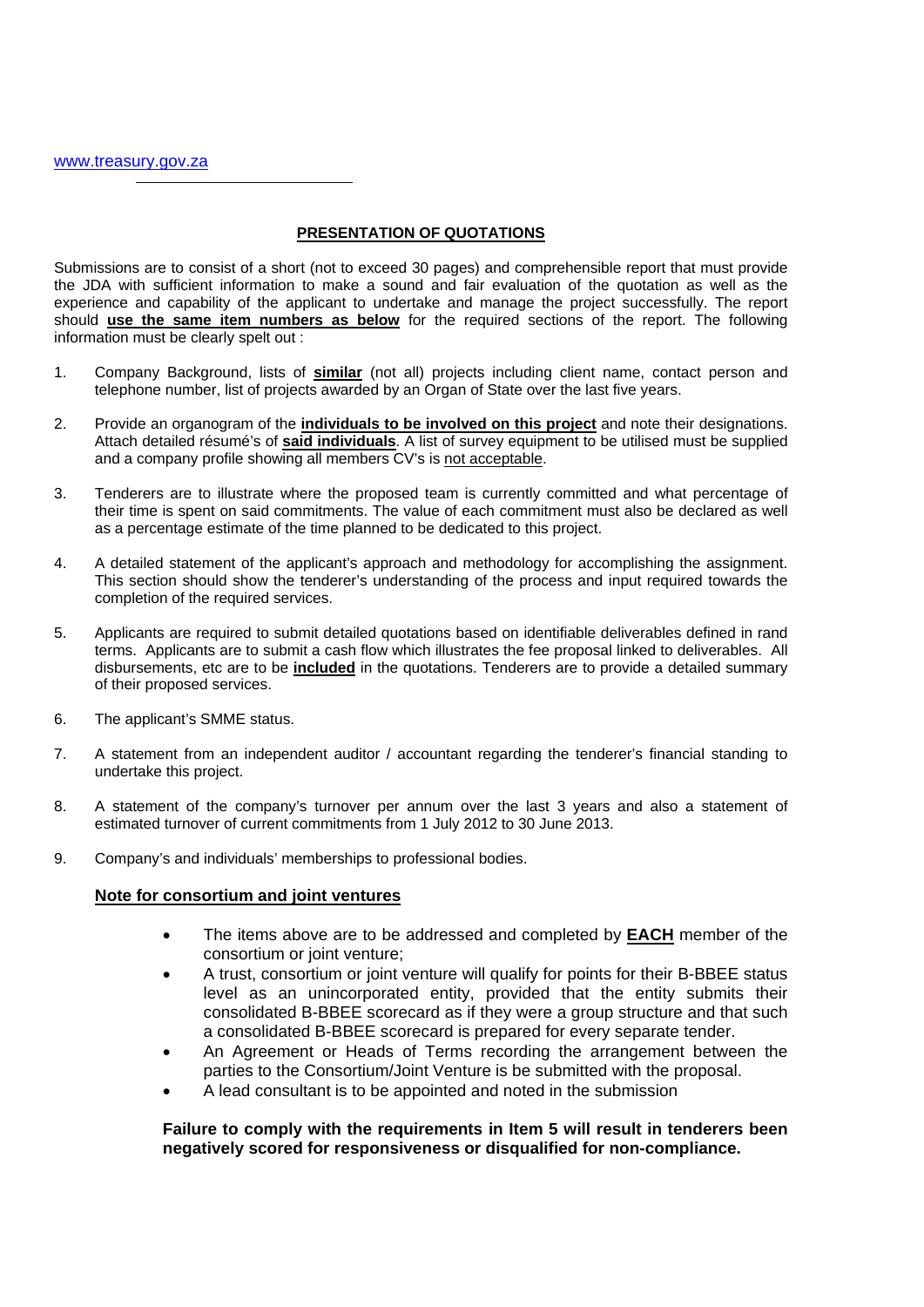#### **To all our stakeholder**

1

#### **RE: The channels of reporting fraudulent and Corrupt Activities**

The JDA has a **zero-tolerance approach to Fraud, Theft, Corruption, Maladministration, and Collusion** bysuppliers with employees. To reinforce this commitment, we have added more channels to report any Fraudulent and Corrupt activities.

We encourage all people doing business with the Johannesburg Development Agency to report any corrupt or illegal practice.

# **Anyone can report fraudulent and corrupt activities through one of the following channels:**

- **1. Free confidential Ethics Line: 0800 555 836 (24 hour, seven days a week)**
- **2. E-Mail address: fraud@kpmg.co.za**
- **3. Confidential fax line: 0800 200 796**
- **4. Posted free-of-charge to : KPMG Hotpots, BNT371, P O Box 14671, Sinoville, 0129**



Let's join hands to take up the Fight against Fraud and Corruption in our society.

# **DECLARATION OF INTEREST**

- 1. No bid / quotation will be accepted from persons in the service of the state<sup>\*</sup>.
- 2. Any person, having a kinship with persons in the service of the state, including a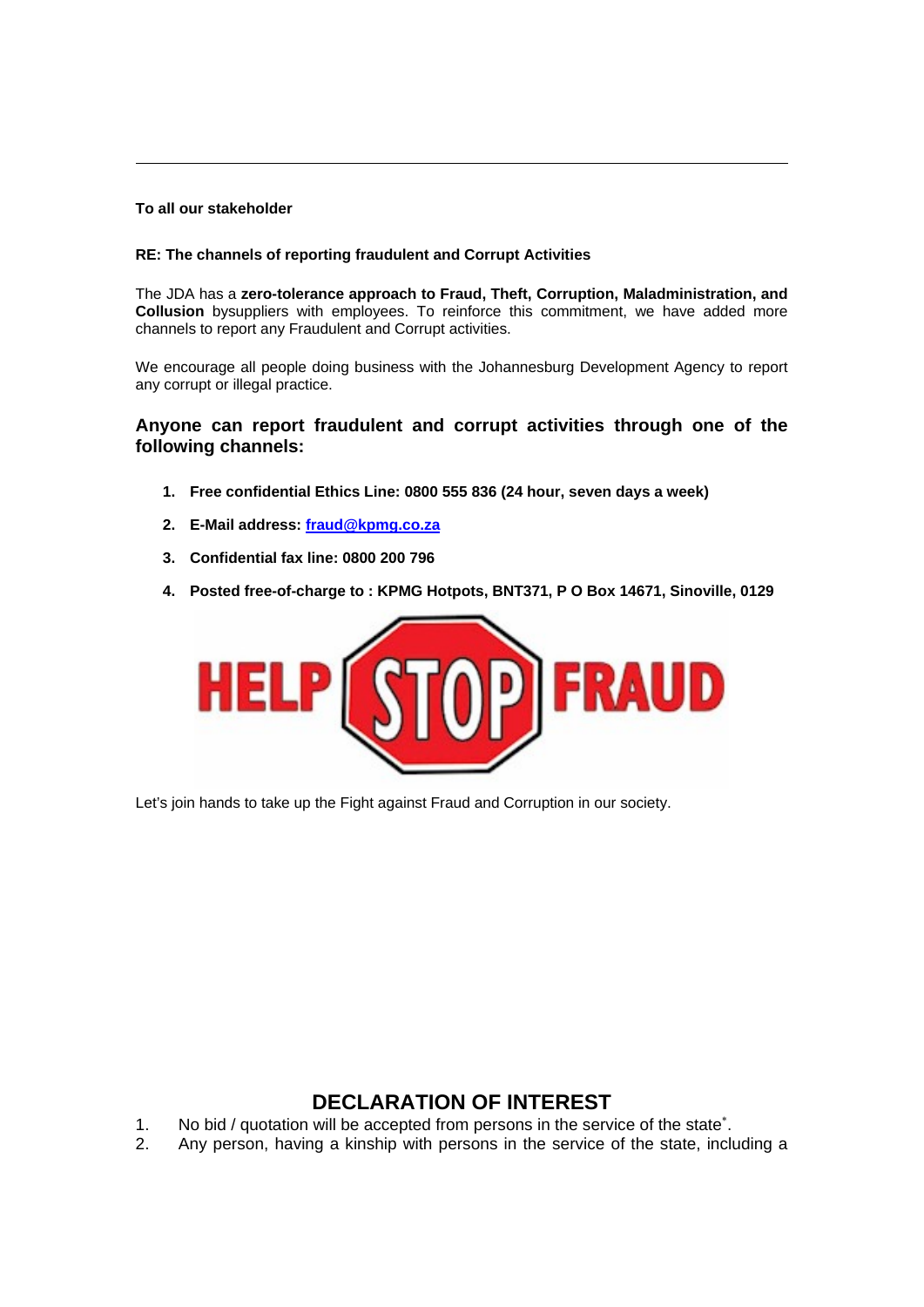1 blood relationship, may make an offer or offers in terms of this invitation to bid/ quote. In view of possible allegations of favouritism, should the resulting bid/quote, or part thereof, be awarded to persons connected with or related to persons in service of the state, it is required that the bidder or their authorised representative declare their positionin relation to the evaluating/adjudicating authority and/or take an oath declaring his/her interest. 3. In order to give effect to the above, the following questionnaire must be completed and submitted with the bid/ quotation. 3.1 Full Name: ………………………………………………………………………… 3.2 Identity Number: ………………………………………………………………… 3.3 Company Registration Number: ………………………………………………… 3.4 Tax Reference Number: ………………………………………………………… 3.5 VAT Registration Number: ……………………………………………………… 3.6 Are you presently in the service of the state<sup>∗</sup> **YES / NO**  3.6.1 If so, furnish particulars. ……………………………………………………………… ……………………………………………………………… 3.7 Have you been in the service of the state for the past **YES / NO**  twelve months? 3.7.1 If so, furnish particulars. ……………………………………………………………… ……………………………………………………………… 3.8 Do you, have any relationship (family, friend, other) with persons in the service of the state and who may be involved with the evaluation and or adiudication of this bid/ quotation? **YES / NO** 3.8.1 If so, furnish particulars. ……………………………………………………………… ……………………………………………………………… 3.9 Are you, aware of any relationship (family, friend, other) between a bidder and any persons in the service of the state who may be involved with the evaluation and or adjudication of this bid/ quotation?

3.9.1 If so, furnish particulars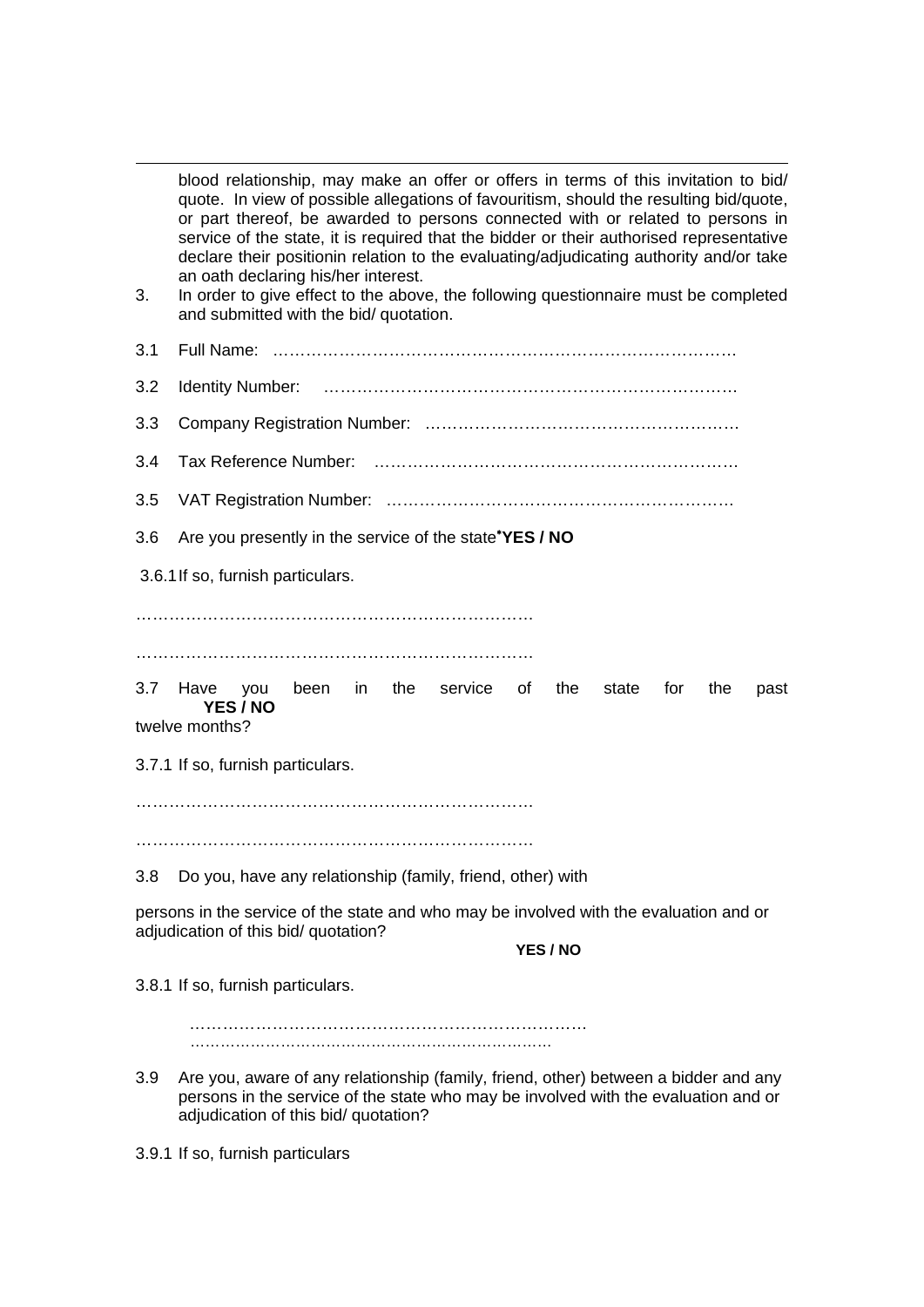…………………………………………………………….

…………………………………………………………….

3.10 Are any of the company's directors, managers, principle **YES / NO**

shareholders or stakeholders in service of the state?

3.10.1 If so, furnish particulars.

1

 ……………………………………………………………… ………………………………………………………………

- 3.11 Are any spouse, child or parent of the company's directors, **YES / NO** managers, principle shareholders or stakeholders in service of the state?
- 3.11.1 If so, furnish particulars.

………………………………………………………………

………………………………………………………………

# *CERTIFICATION*

**I, THE UNDERSIGNED (NAME**) ……………………………………………………………………… **CERTIFY THAT THE INFORMATION FURNISHED ON THIS DECLARATION FORM IS CORRECT. I ACCEPT THAT THE STATE MAY ACT AGAINST ME SHOULD THIS** 

# **DECLARATION PROVE TO BE FALSE.**

.…………………………………….. ................................ Signature Date Date of the Contract of the Contract of the Contract of the Date Date Date Date

………………………………………… ................................ Position **Name of Bidder Name of Bidder Name of Bidder** 

# **BANK DETAILS**

I/We hereby request and authorize you to pay any amounts which may accrue to me/us to the credit of my/our account with the mentioned bank.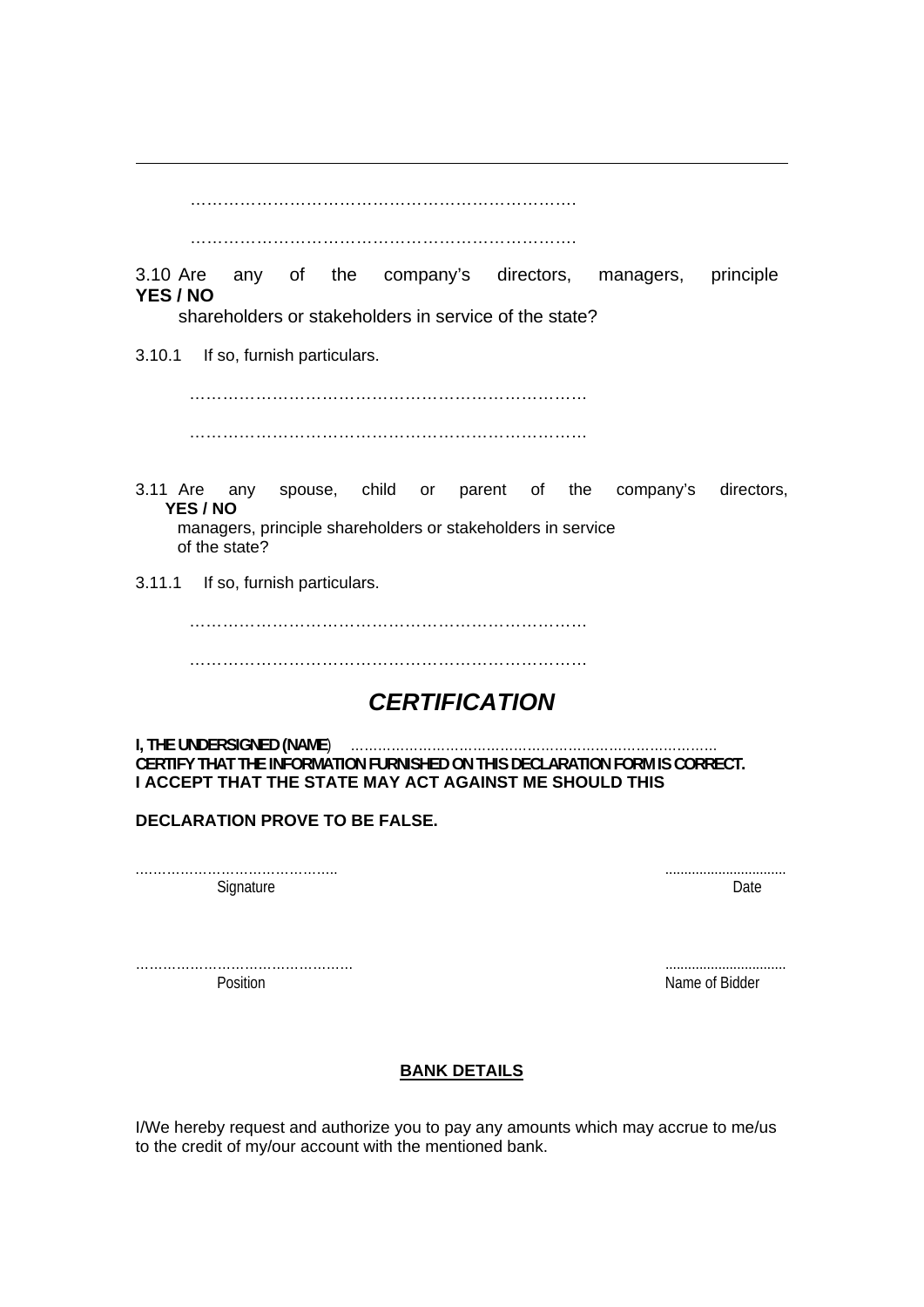I/We understand that the credit transfers hereby authorized will be processed by computer through a system known as the *"ACB Electronic Fund Transfer Service"* and

I/We also understand that no additional advice of payment will be provided by my/our bank, but details of each payment will be printed on my/our bank statement or any accompanying voucher.

This authority may be cancelled by me/us giving **30 days**' notice in writing.

1

**\_\_\_\_\_\_\_\_\_\_\_\_\_\_\_\_\_\_\_\_ \_\_\_\_\_\_\_\_\_\_\_\_\_\_\_\_\_\_\_\_\_\_\_\_ \_\_\_\_\_\_\_\_\_\_\_\_ INITIALS & SURNAME AUTHORISED SIGNATUREDATE** 

# **MBD 9 CERTIFICATE OF INDEPENDENT BID DETERMINATION**

1 This Municipal Bidding Document (MBD) must form part of all bids<sup>1</sup> invited.

2 Section 4 (1) (b) (iii) of the Competition Act No. 89 of 1998, as amended, prohibits an agreement between, or concerted practice by, firms, or a decision by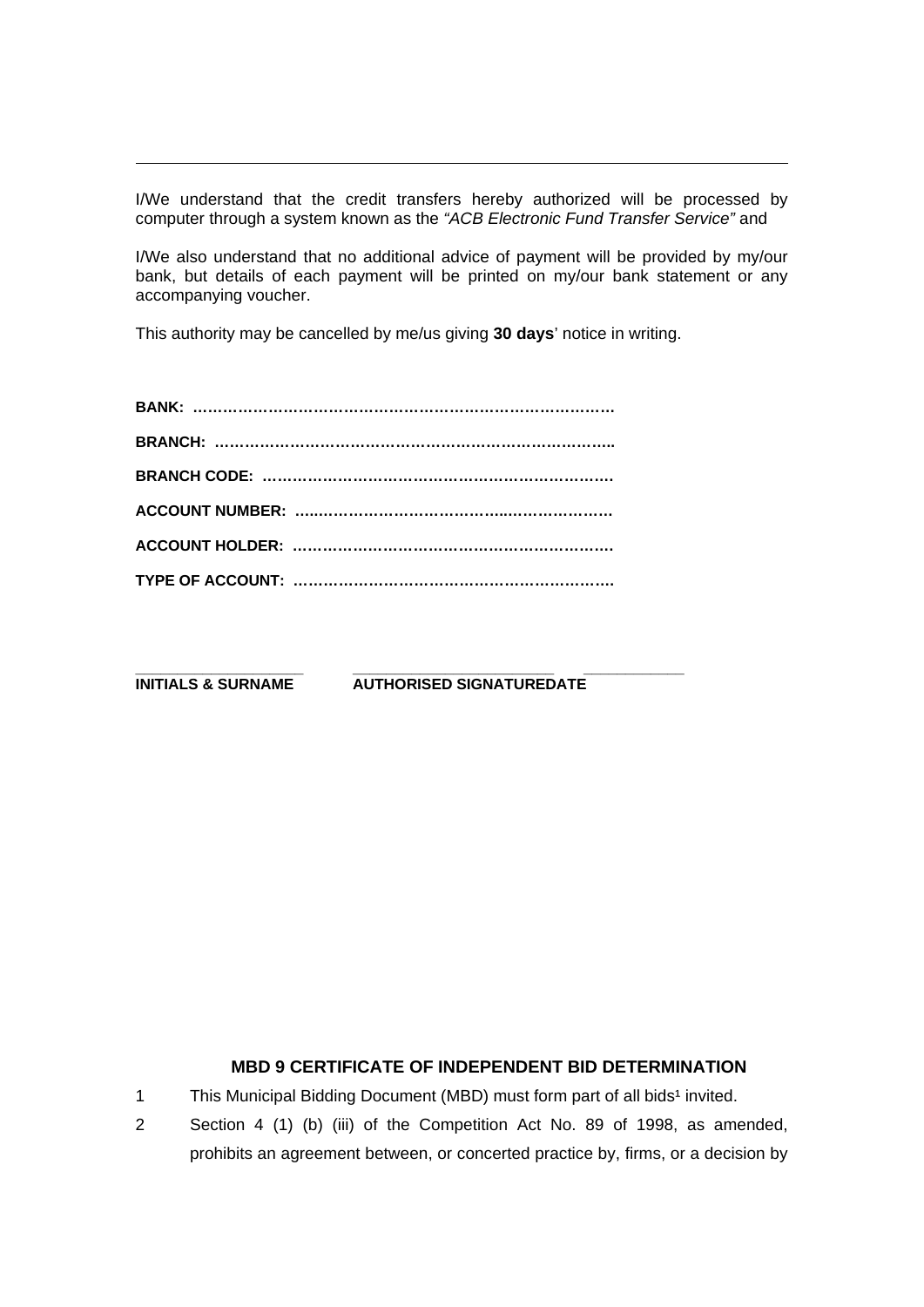an association of firms, if it is between parties in a horizontal relationship and if it involves collusive bidding (or bid rigging).² Collusive bidding is a pe se prohibition

meaning that it cannot be justified under any grounds.

- 3 Municipal Supply Regulation 38 (1) prescribes that a supply chain management policy must provide measures for the combating of abuse of the supply chain management system, and must enable the accounting officer, among others, to:
	- a. take all reasonable steps to prevent such abuse;
	- b. reject the bid of any bidder if that bidder or any of its directors has abused the supply chain management system of the municipality or municipal entity or has committed any improper conduct in relation to such system; and
	- c. cancel a contract awarded to a person if the person committed any corrupt or fraudulent act during the bidding process or the execution of the contract.
- 4 This MBD serves as a certificate of declaration that would be used by institutions to ensure that, when bids are considered, reasonable steps are taken to prevent any form of bid-rigging.
- 5. For the purposes of this Certificate and the accompanying bid, I understand that the word "competitor" shall include any individual or organization, other than the bidder, whether or not affiliated with the bidder, who:
- (a) has been requested to submit a bid in response to this bid invitation;
- (b) could potentially submit a bid in response to this bid invitation, based on their qualifications, abilities or experience; and
- (c) provides the same goods and services as the bidder and/or is in the same line of business as the bidder
- 6. The bidder has arrived at the accompanying bid independently from, and without consultation, communication, agreement or arrangement with any competitor. However communication between partners in a joint venture or consortium<sup>3</sup> will not be construed as collusive bidding.
- 7. In particular, without limiting the generality of paragraphs 6 above, there has been no consultation, communication, agreement or arrangement with any competitor regarding:
- (a) prices;

1

(b) geographical area where product or service will be rendered (market allocation)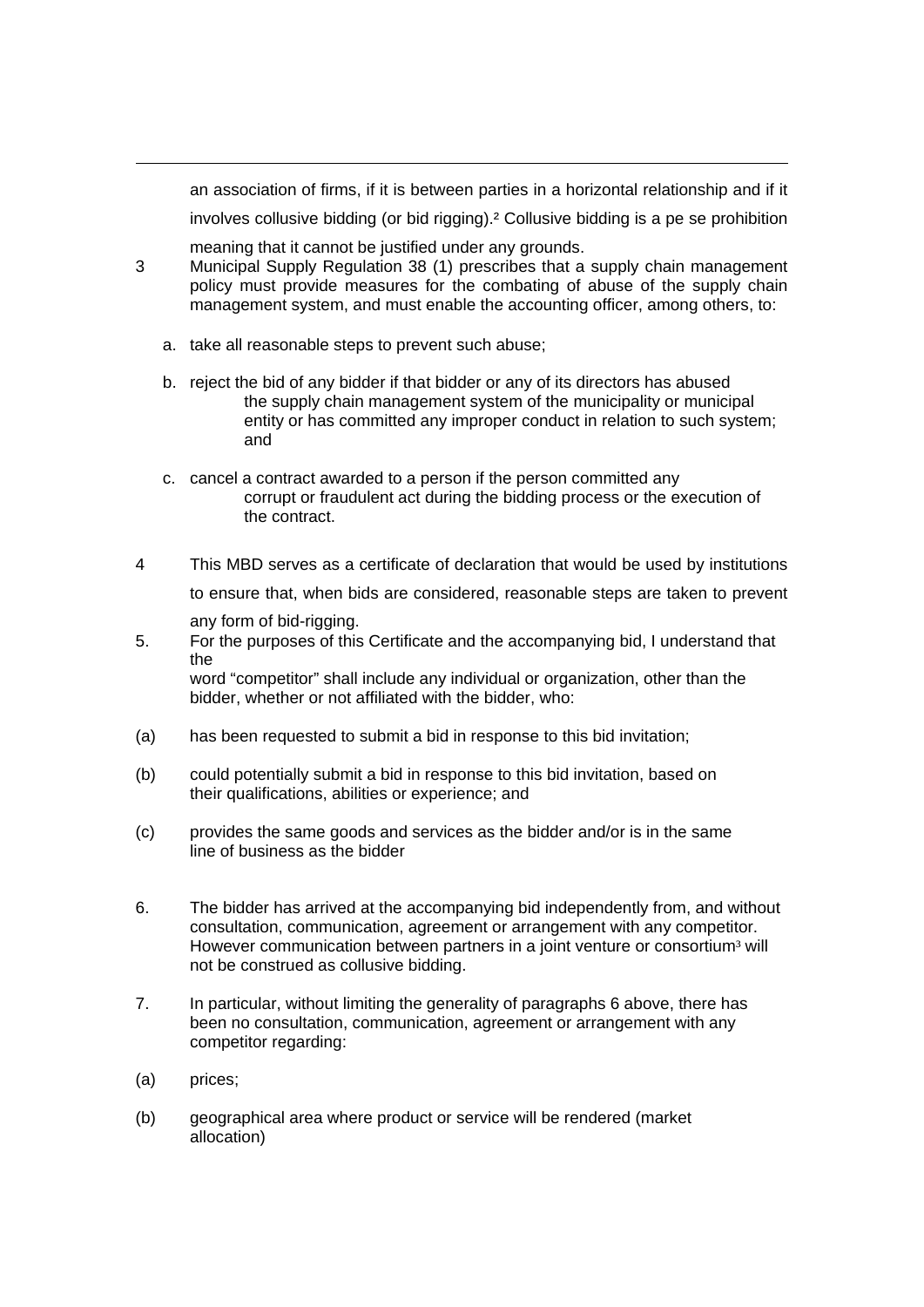- (c) methods, factors or formulas used to calculate prices;
- (d) the intention or decision to submit or not to submit, a bid;
- (e) the submission of a bid which does not meet the specifications and conditions of the bid; or
- (f) bidding with the intention not to win the bid.

1

- 8. In addition, there have been no consultations, communications, agreements or arrangements with any competitor regarding the quality, quantity, specifications and conditions or delivery particulars of the products or services to which this bid invitation relates.
- 9. The terms of the accompanying bid have not been, and will not be, disclosed by the bidder, directly or indirectly, to any competitor, prior to the date and time of the official bid opening or of the awarding of the contract.
- 10. I am aware that, in addition and without prejudice to any other remedy provided to combat any restrictive practices related to bids and contracts, bids that are suspicious will be reported to the Competition Commission for investigation and possible imposition of administrative penalties in terms of section 59 of the Competition Act No. 89 of 1998 and or may be reported to the National Prosecuting Authority (NPA) for criminal investigation and or may be restricted from conducting business with the public sector for a period not exceeding ten (10) years in terms of the Prevention and Combating of Corrupt Activities Act No. 12 of 2004 or any other applicable legislation.

| Signature | Date           |  |
|-----------|----------------|--|
|           |                |  |
| Position  | Name of Bidder |  |

*Particulars of Contracts awarded by an Organ of State during the last 5 years* **(In the event of insufficient space, kindly attach documentation)**